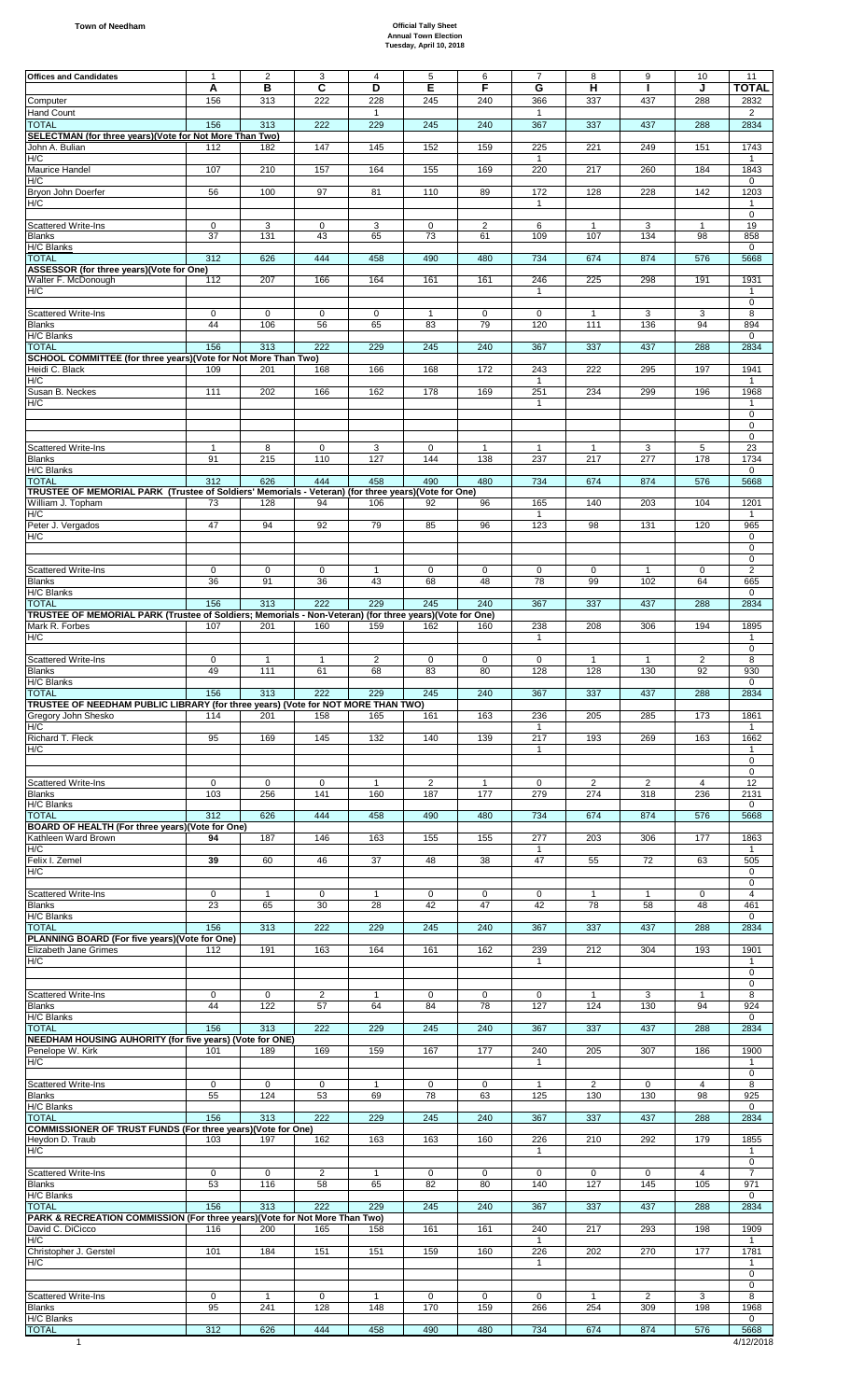| OFFICES AND CANDIDATES                                                                                | $\mathbf{1}$          | $\overline{c}$ | 3              | 4              | 5              | 6              | $\overline{7}$ | 8              | 9              | 10             | 11                          |
|-------------------------------------------------------------------------------------------------------|-----------------------|----------------|----------------|----------------|----------------|----------------|----------------|----------------|----------------|----------------|-----------------------------|
|                                                                                                       | A                     | в              | $\overline{c}$ | $\overline{D}$ | Е              | F              | G              | Н              | ı              | J              | <b>TOTAL</b>                |
| Computer<br><b>Hand Count</b>                                                                         |                       |                |                |                |                |                |                |                |                |                |                             |
| <b>TOTAL</b><br>TOWN MEETING MEMBERS FROM PRECINCT A (For Three Years) (Vote for Not More Than Eight) |                       |                |                |                |                |                |                |                |                |                |                             |
| Erik J. Bailey                                                                                        | 92                    |                |                |                |                |                |                |                |                |                | 92                          |
| H/C<br>Emily Rose Cooper                                                                              | 97                    |                |                |                |                |                |                |                |                |                | $\pmb{0}$<br>97             |
| H/C<br>Richard S. Creem                                                                               | 94                    |                |                |                |                |                |                |                |                |                | $\mathbf 0$<br>94           |
| H/C                                                                                                   |                       |                |                |                |                |                |                |                |                |                | $\overline{0}$              |
| John F. Diodato<br>H/C                                                                                | 83                    |                |                |                |                |                |                |                |                |                | 83<br>$\pmb{0}$             |
| Donald B. Gratz<br>H\C                                                                                | 90                    |                |                |                |                |                |                |                |                |                | 90<br>$\pmb{0}$             |
| Rachel B. Miller                                                                                      | 105                   |                |                |                |                |                |                |                |                |                | 105                         |
| H/C<br>Elizabeth M. Sargent                                                                           | 102                   |                |                |                |                |                |                |                |                |                | $\pmb{0}$<br>102            |
| H/C                                                                                                   |                       |                |                |                |                |                |                |                |                |                | $\mathbf 0$<br>89           |
| Cynthia R. Gonzalez<br>H/C                                                                            | 89                    |                |                |                |                |                |                |                |                |                | $\mathbf 0$                 |
| James F. Sargent<br>H/C                                                                               | 72                    |                |                |                |                |                |                |                |                |                | 72<br>$\mathbf 0$           |
|                                                                                                       |                       |                |                |                |                |                |                |                |                |                | $\mathbf 0$<br>$\mathbf 0$  |
|                                                                                                       |                       |                |                |                |                |                |                |                |                |                | $\pmb{0}$                   |
|                                                                                                       |                       |                |                |                |                |                |                |                |                |                | $\mathbf 0$<br>$\pmb{0}$    |
|                                                                                                       |                       |                |                |                |                |                |                |                |                |                | $\pmb{0}$                   |
|                                                                                                       |                       |                |                |                |                |                |                |                |                |                | $\mathbf 0$<br>$\pmb{0}$    |
|                                                                                                       |                       |                |                |                |                |                |                |                |                |                | $\pmb{0}$<br>$\pmb{0}$      |
|                                                                                                       |                       |                |                |                |                |                |                |                |                |                | 0                           |
|                                                                                                       |                       |                |                |                |                |                |                |                |                |                | $\pmb{0}$<br>0              |
|                                                                                                       |                       |                |                |                |                |                |                |                |                |                | $\pmb{0}$<br>$\pmb{0}$      |
|                                                                                                       |                       |                |                |                |                |                |                |                |                |                | $\mathbf 0$                 |
|                                                                                                       |                       |                |                |                |                |                |                |                |                |                | $\pmb{0}$<br>$\pmb{0}$      |
|                                                                                                       |                       |                |                |                |                |                |                |                |                |                | $\pmb{0}$<br>0              |
|                                                                                                       |                       |                |                |                |                |                |                |                |                |                | $\mathbf 0$                 |
|                                                                                                       |                       |                |                |                |                |                |                |                |                |                | $\mathbf 0$<br>$\mathbf 0$  |
|                                                                                                       |                       |                |                |                |                |                |                |                |                |                | $\mathbf 0$<br>$\mathbf 0$  |
|                                                                                                       |                       |                |                |                |                |                |                |                |                |                | $\mathbf 0$                 |
|                                                                                                       |                       |                |                |                |                |                |                |                |                |                | $\mathbf 0$<br>$\pmb{0}$    |
|                                                                                                       |                       |                |                |                |                |                |                |                |                |                | $\mathbf 0$<br>$\mathbf 0$  |
| Q                                                                                                     |                       |                |                |                |                |                |                |                |                |                |                             |
| Scattered Write-Ins<br><b>Blanks</b>                                                                  | $\overline{0}$<br>424 |                |                |                |                |                |                |                |                |                | $\overline{0}$<br>424       |
| H/C Blanks<br><b>TOTAL</b>                                                                            | 1248                  | $\overline{0}$ | $\overline{0}$ |                | $\mathbf 0$    | $\mathbf 0$    | $\mathbf{0}$   | $\mathbf 0$    | $\overline{0}$ | $\mathbf 0$    | $\mathbf 0$<br>1248         |
| TOWN MEETING MEMBERS FROM PRECINCT B (For Three Years) (Vote for Not More Than Eight)                 |                       |                |                | $\mathbf 0$    |                |                |                |                |                |                |                             |
| Elizabeth M. Bloom<br>H/C                                                                             | 161                   |                |                |                |                |                |                |                |                |                | 161<br>$\mathbf 0$          |
| Marianna Borrelli<br>H/C                                                                              | 152                   |                |                |                |                |                |                |                |                |                | 152<br>$\pmb{0}$            |
| John H. Cogswell                                                                                      | 164                   |                |                |                |                |                |                |                |                |                | 164                         |
| H/C<br>Scott McConchie                                                                                | 129                   |                |                |                |                |                |                |                |                |                | $\mathbf 0$<br>129          |
| H/C<br>Kim Marie Nicols                                                                               | 167                   |                |                |                |                |                |                |                |                |                | $\mathbf 0$<br>167          |
| H/C                                                                                                   |                       |                |                |                |                |                |                |                |                |                | $\mathbf 0$                 |
| Margot Copeland Pyle<br>H/C                                                                           | 155                   |                |                |                |                |                |                |                |                |                | 155<br>$\mathbf 0$          |
| Stacie M. Shapiro                                                                                     | 187                   |                |                |                |                |                |                |                |                |                | 187                         |
| H/C<br>Sarah Ann Toran                                                                                | 161                   |                |                |                |                |                |                |                |                |                | $\overline{0}$<br>161       |
| H/C<br>Paul H. Attridge                                                                               | 154                   |                |                |                |                |                |                |                |                |                | $\mathbf 0$<br>154          |
| H/C                                                                                                   |                       |                |                |                |                |                |                |                |                |                | $\mathbf 0$                 |
|                                                                                                       |                       |                |                |                |                |                |                |                |                |                | $\mathbf 0$<br>$\pmb{0}$    |
|                                                                                                       |                       |                |                |                |                |                |                |                |                |                | $\mathbf 0$<br>$\pmb{0}$    |
|                                                                                                       |                       |                |                |                |                |                |                |                |                |                | $\pmb{0}$                   |
|                                                                                                       |                       |                |                |                |                |                |                |                |                |                | $\mathbf 0$<br>$\pmb{0}$    |
|                                                                                                       |                       |                |                |                |                |                |                |                |                |                | $\pmb{0}$<br>$\mathbf 0$    |
|                                                                                                       |                       |                |                |                |                |                |                |                |                |                | $\pmb{0}$                   |
|                                                                                                       |                       |                |                |                |                |                |                |                |                |                | $\overline{0}$<br>$\pmb{0}$ |
|                                                                                                       |                       |                |                |                |                |                |                |                |                |                | $\pmb{0}$<br>$\overline{0}$ |
|                                                                                                       |                       |                |                |                |                |                |                |                |                |                | $\pmb{0}$                   |
|                                                                                                       |                       |                |                |                |                |                |                |                |                |                | $\pmb{0}$<br>$\mathbf 0$    |
|                                                                                                       |                       |                |                |                |                |                |                |                |                |                | $\mathbf 0$<br>$\mathbf 0$  |
|                                                                                                       |                       |                |                |                |                |                |                |                |                |                | $\overline{0}$              |
|                                                                                                       |                       |                |                |                |                |                |                |                |                |                | $\pmb{0}$<br>$\mathbf 0$    |
|                                                                                                       |                       |                |                |                |                |                |                |                |                |                | $\overline{0}$              |
| ø                                                                                                     |                       |                |                |                |                |                |                |                |                |                | $\pmb{0}$                   |
| <b>Scattered Write-Ins</b><br><b>Blanks</b>                                                           | 2<br>1072             |                |                |                |                |                |                |                |                |                | $\overline{2}$<br>1072      |
|                                                                                                       |                       |                |                |                |                |                |                |                |                |                |                             |
| H/C Blanks<br><b>TOTAL</b>                                                                            | 2504                  | $\overline{0}$ | $\overline{0}$ | $\mathbf{0}$   | $\overline{0}$ | $\overline{0}$ | $\overline{0}$ | $\overline{0}$ | $\overline{0}$ | $\overline{0}$ | $\mathbf 0$<br>2504         |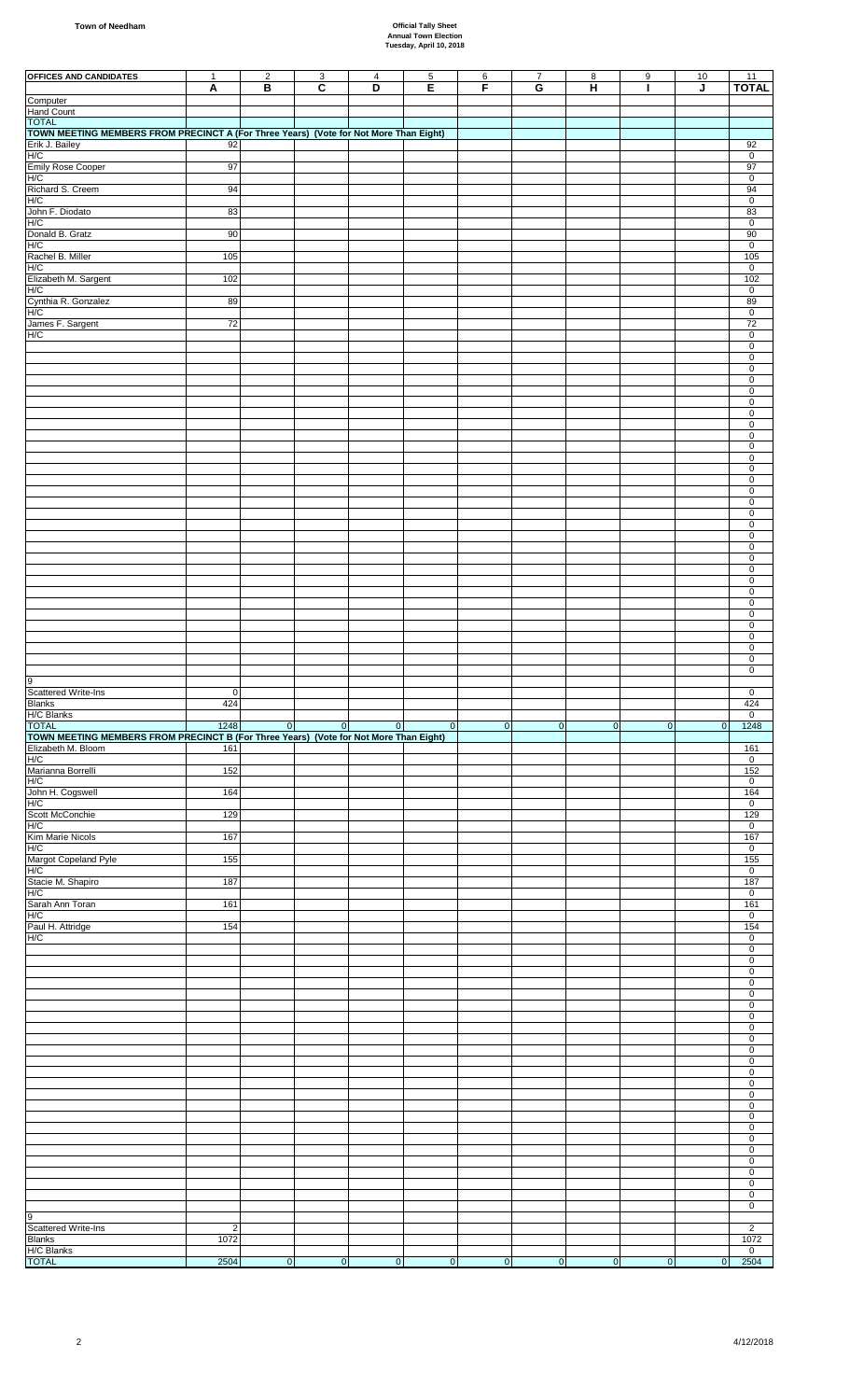| <b>Offices and Candidates</b>                                                                         | 1                              | $\overline{\mathbf{c}}$ | 3                       | 4              | 5              | 6              | 7                       | 8              | 9              | 10             | 11                                          |
|-------------------------------------------------------------------------------------------------------|--------------------------------|-------------------------|-------------------------|----------------|----------------|----------------|-------------------------|----------------|----------------|----------------|---------------------------------------------|
| Computer                                                                                              | Α                              | $\overline{B}$          | $\overline{\mathbf{c}}$ | D              | Ε              | F              | $\overline{\mathsf{G}}$ | $\overline{H}$ | $\mathbf{I}$   | J              | <b>TOTAL</b><br>0                           |
| <b>Hand Count</b>                                                                                     |                                |                         |                         |                |                |                |                         |                |                |                | 0                                           |
| <b>TOTAL</b><br>TOWN MEETING MEMBERS FROM PRECINCT C (For Three Years) (Vote for Not More Than Eight) | $\mathbf 0$                    | $\mathbf{0}$            | $\mathbf 0$             | $\mathbf 0$    | $\mathbf 0$    | $\mathbf 0$    | $\mathbf 0$             | $\mathbf 0$    | $\mathbf 0$    | $\mathbf 0$    | $\mathbf 0$                                 |
| Paul S. Alpert<br>H/C                                                                                 | 151                            |                         |                         |                |                |                |                         |                |                |                | 151<br>0                                    |
| Joseph P. Barnes                                                                                      | 160                            |                         |                         |                |                |                |                         |                |                |                | 160                                         |
| H/C<br>Gilbert W. Cox, Jr.                                                                            | 149                            |                         |                         |                |                |                |                         |                |                |                | $\overline{0}$<br>149                       |
| H/C<br>Susan B. Neckes                                                                                | 153                            |                         |                         |                |                |                |                         |                |                |                | $\pmb{0}$<br>153                            |
| H/C                                                                                                   |                                |                         |                         |                |                |                |                         |                |                |                | $\mathbf 0$                                 |
| <b>Ted Owens</b><br>H/C                                                                               | 146                            |                         |                         |                |                |                |                         |                |                |                | 146<br>$\mathbf 0$                          |
| Paul B. Tillotson<br>H/C                                                                              | 146                            |                         |                         |                |                |                |                         |                |                |                | 146<br>$\mathbf 0$                          |
| Joshua W. Levy                                                                                        | 152                            |                         |                         |                |                |                |                         |                |                |                | 152                                         |
| H/C<br>Michael E. O'Brien                                                                             | 157                            |                         |                         |                |                |                |                         |                |                |                | $\mathbf 0$<br>157                          |
| H/C                                                                                                   |                                |                         |                         |                |                |                |                         |                |                |                | $\overline{0}$<br>$\overline{0}$            |
|                                                                                                       |                                |                         |                         |                |                |                |                         |                |                |                | $\overline{0}$                              |
|                                                                                                       |                                |                         |                         |                |                |                |                         |                |                |                | $\overline{0}$<br>$\overline{0}$            |
|                                                                                                       |                                |                         |                         |                |                |                |                         |                |                |                | $\overline{0}$<br>$\boldsymbol{0}$          |
|                                                                                                       |                                |                         |                         |                |                |                |                         |                |                |                | $\overline{0}$                              |
|                                                                                                       |                                |                         |                         |                |                |                |                         |                |                |                | $\bf 0$<br>$\overline{0}$                   |
|                                                                                                       |                                |                         |                         |                |                |                |                         |                |                |                | $\overline{0}$<br>$\overline{0}$            |
|                                                                                                       |                                |                         |                         |                |                |                |                         |                |                |                | $\overline{0}$                              |
|                                                                                                       |                                |                         |                         |                |                |                |                         |                |                |                | $\overline{0}$<br>$\overline{0}$            |
|                                                                                                       |                                |                         |                         |                |                |                |                         |                |                |                | $\overline{0}$<br>$\overline{0}$            |
|                                                                                                       |                                |                         |                         |                |                |                |                         |                |                |                | $\boldsymbol{0}$                            |
|                                                                                                       |                                |                         |                         |                |                |                |                         |                |                |                | $\overline{0}$<br>$\overline{0}$            |
|                                                                                                       |                                |                         |                         |                |                |                |                         |                |                |                | $\overline{0}$                              |
| Scattered Write-Ins                                                                                   | 4                              |                         |                         |                |                |                |                         |                |                |                | $\overline{4}$                              |
| <b>Blanks</b><br>H/C Blanks                                                                           | 558                            |                         |                         |                |                |                |                         |                |                |                | 558<br>O                                    |
| <b>TOTAL</b><br>TOWN MEETING MEMBERS FROM PRECINCT D (For Three Years) (Vote for Not More Than Eight) | 1776                           | $\overline{0}$          | $\mathbf 0$             | $\overline{0}$ | $\mathbf 0$    | $\mathbf 0$    | $\mathbf 0$             | $\overline{0}$ | $\mathbf 0$    | $\overline{0}$ | 1776                                        |
| <b>Holly Anne Clarke</b>                                                                              | 144                            |                         |                         |                |                |                |                         |                |                |                | 144                                         |
| H/C<br>Roy A. Cramer                                                                                  | 142                            |                         |                         |                |                |                |                         |                |                |                | $\mathbf 0$<br>142                          |
| H/C<br>Kathryn L. D'Addesio                                                                           | 153                            |                         |                         |                |                |                |                         |                |                |                | $\pmb{0}$<br>153                            |
| H/C                                                                                                   |                                |                         |                         |                |                |                |                         |                |                |                | $\overline{0}$                              |
| Ann Der Marderosian<br>H/C                                                                            | 152                            |                         |                         |                |                |                |                         |                |                |                | $\frac{152}{0}$                             |
| Bruce T. Eisenhut<br>H/C                                                                              | $\frac{147}{2}$                |                         |                         |                |                |                |                         |                |                |                | 147<br>$\overline{0}$                       |
| Kathleen M. Lewis                                                                                     | 145                            |                         |                         |                |                |                |                         |                |                |                | 145                                         |
| H/C<br>Gregory John Shesko                                                                            | 150                            |                         |                         |                |                |                |                         |                |                |                | $\overline{0}$<br>$\frac{150}{0}$           |
| H/C<br>Emma Navales                                                                                   | 123                            |                         |                         |                |                |                |                         |                |                |                | 123                                         |
| H/C                                                                                                   |                                |                         |                         |                |                |                |                         |                |                |                | $\overline{0}$                              |
|                                                                                                       |                                |                         |                         |                |                |                |                         |                |                |                | $\overline{0}$<br>$\pmb{0}$                 |
|                                                                                                       |                                |                         |                         |                |                |                |                         |                |                |                | $\overline{0}$<br>$\pmb{0}$                 |
|                                                                                                       |                                |                         |                         |                |                |                |                         |                |                |                | $\pmb{0}$                                   |
|                                                                                                       |                                |                         |                         |                |                |                |                         |                |                |                | $\overline{\mathbf{0}}$<br>$\overline{0}$   |
|                                                                                                       |                                |                         |                         |                |                |                |                         |                |                |                | $\overline{\mathbf{0}}$<br>$\overline{0}$   |
|                                                                                                       |                                |                         |                         |                |                |                |                         |                |                |                | $\overline{0}$                              |
|                                                                                                       |                                |                         |                         |                |                |                |                         |                |                |                | $\overline{\mathbf{0}}$<br>$\overline{0}$   |
|                                                                                                       |                                |                         |                         |                |                |                |                         |                |                |                | $\bf 0$<br>$\overline{0}$                   |
|                                                                                                       |                                |                         |                         |                |                |                |                         |                |                |                | $\overline{0}$                              |
|                                                                                                       |                                |                         |                         |                |                |                |                         |                |                |                | $\overline{0}$<br>$\overline{\mathbf{0}}$   |
|                                                                                                       |                                |                         |                         |                |                |                |                         |                |                |                | $\overline{0}$<br>$\overline{0}$            |
|                                                                                                       |                                |                         |                         |                |                |                |                         |                |                |                | $\overline{\mathbf{0}}$                     |
|                                                                                                       |                                |                         |                         |                |                |                |                         |                |                |                | $\overline{0}$<br>$\pmb{0}$                 |
|                                                                                                       |                                |                         |                         |                |                |                |                         |                |                |                | $\overline{0}$<br>$\overline{0}$            |
|                                                                                                       |                                |                         |                         |                |                |                |                         |                |                |                | $\overline{0}$                              |
| 8                                                                                                     |                                |                         |                         |                |                |                |                         |                |                |                | $\overline{0}$                              |
| Scattered Write-Ins<br><b>Blanks</b>                                                                  | $\overline{\mathbf{c}}$<br>674 |                         |                         |                |                |                |                         |                |                |                | $\overline{2}$<br>674                       |
| <b>H/C Blanks</b>                                                                                     |                                |                         |                         |                |                |                |                         |                |                |                | $\overline{0}$                              |
| <b>TOTAL</b><br>TOWN MEETING MEMBER FOR TWO YEARS FROM PRECINCT D (For Two Years) (Vote for One)      | 1832                           | $\overline{0}$          | $\mathbf 0$             | $\overline{0}$ | $\overline{0}$ | $\mathbf{0}$   | $\mathbf{0}$            | $\mathbf{0}$   | $\overline{0}$ | $\mathbf 0$    | 1832                                        |
| Steven E. Mock<br>H/C                                                                                 | 170                            |                         |                         |                |                |                |                         |                |                |                | 170<br>$\overline{0}$                       |
|                                                                                                       |                                |                         |                         |                |                |                |                         |                |                |                | $\overline{0}$                              |
|                                                                                                       |                                |                         |                         |                |                |                |                         |                |                |                | $\boldsymbol{0}$<br>$\overline{\mathbf{0}}$ |
|                                                                                                       |                                |                         |                         |                |                |                |                         |                |                |                | $\pmb{0}$<br>$\overline{0}$                 |
|                                                                                                       |                                |                         |                         |                |                |                |                         |                |                |                | $\pmb{0}$                                   |
|                                                                                                       |                                |                         |                         |                |                |                |                         |                |                |                | $\overline{0}$<br>$\overline{\mathbf{0}}$   |
|                                                                                                       |                                |                         |                         |                |                |                |                         |                |                |                | $\overline{0}$                              |
| Scattered Write-Ins                                                                                   | $\mathbf{1}$                   |                         |                         |                |                |                |                         |                |                |                | 1                                           |
| <b>Blanks</b><br>H/C Blanks                                                                           | 58                             |                         |                         |                |                |                |                         |                |                |                | 58<br>$\overline{0}$                        |
| <b>TOTAL</b>                                                                                          | 229                            | $\overline{0}$          | $\overline{0}$          | $\overline{0}$ | $\overline{0}$ | $\overline{0}$ | $\overline{0}$          | $\overline{0}$ | $\overline{0}$ | $\overline{0}$ | 229                                         |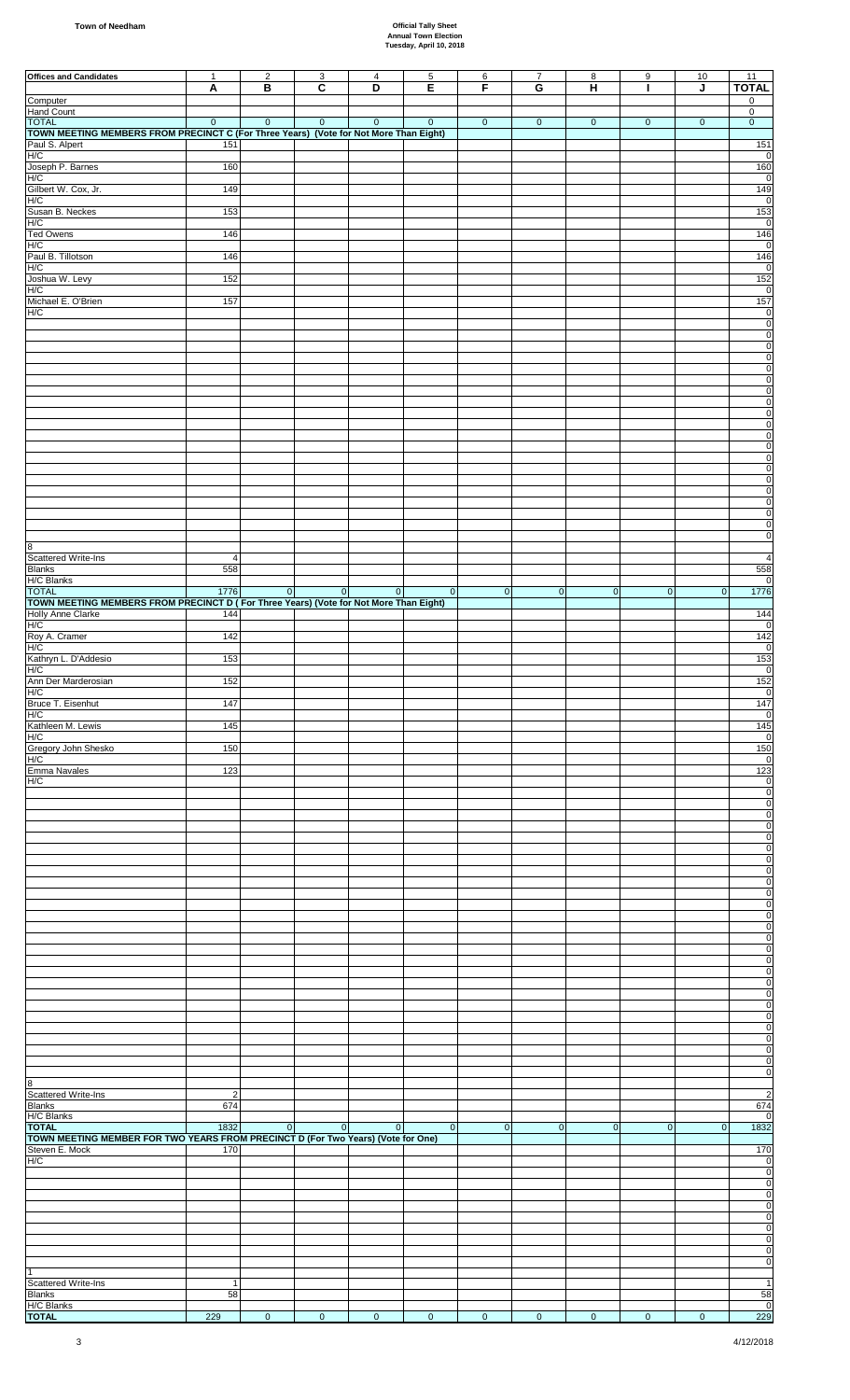| <b>Offices and Candidates</b>                                                                              | $\mathbf{1}$          | $\overline{c}$ |                                           | 4                       |                |                | 7              |                | 9              | 10             | 11                                                                                                                                                                                                                                                                                                                                                                                                                                                                                             |
|------------------------------------------------------------------------------------------------------------|-----------------------|----------------|-------------------------------------------|-------------------------|----------------|----------------|----------------|----------------|----------------|----------------|------------------------------------------------------------------------------------------------------------------------------------------------------------------------------------------------------------------------------------------------------------------------------------------------------------------------------------------------------------------------------------------------------------------------------------------------------------------------------------------------|
|                                                                                                            | A                     | в              | 3<br>$\overline{c}$                       | $\overline{\mathsf{D}}$ | 5<br>Е         | 6<br>F         | G              | 8<br>H         | ı              | J              | <b>TOTAL</b>                                                                                                                                                                                                                                                                                                                                                                                                                                                                                   |
| Computer<br><b>Hand Count</b>                                                                              |                       |                |                                           |                         |                |                |                |                |                |                | $\pmb{0}$                                                                                                                                                                                                                                                                                                                                                                                                                                                                                      |
| <b>TOTAL</b>                                                                                               | $\pmb{0}$             | $\overline{0}$ | $\mathbf 0$                               | $\mathbf 0$             | $\mathbf{0}$   | $\mathbf 0$    | $\mathbf 0$    | $\mathbf 0$    | $\mathbf 0$    | $\bf{0}$       | $\overline{0}$                                                                                                                                                                                                                                                                                                                                                                                                                                                                                 |
| TOWN MEETING MEMBERS FROM PRECINCT E (For Three Years) (Vote for Not More Than Eight)<br>Constance S. Barr | 175                   |                |                                           |                         |                |                |                |                |                |                | $\frac{175}{2}$                                                                                                                                                                                                                                                                                                                                                                                                                                                                                |
| H/C<br>Cynthia J. Chaston                                                                                  | 154                   |                |                                           |                         |                |                |                |                |                |                | $\mathbf 0$<br>154                                                                                                                                                                                                                                                                                                                                                                                                                                                                             |
| H/C                                                                                                        |                       |                |                                           |                         |                |                |                |                |                |                | $\overline{0}$                                                                                                                                                                                                                                                                                                                                                                                                                                                                                 |
| Ann M. Cosgrove<br>H/C                                                                                     | 170                   |                |                                           |                         |                |                |                |                |                |                | 170<br>$\overline{0}$                                                                                                                                                                                                                                                                                                                                                                                                                                                                          |
| Carol A. Fachetti<br>H/c                                                                                   | 146                   |                |                                           |                         |                |                |                |                |                |                | 146<br>$\mathbf 0$                                                                                                                                                                                                                                                                                                                                                                                                                                                                             |
| Philip R. Murray                                                                                           | 152                   |                |                                           |                         |                |                |                |                |                |                | 152                                                                                                                                                                                                                                                                                                                                                                                                                                                                                            |
| H/C<br>Ford H. Peckham                                                                                     | 152                   |                |                                           |                         |                |                |                |                |                |                | $\overline{0}$<br>152                                                                                                                                                                                                                                                                                                                                                                                                                                                                          |
| H/C<br>Philip V. Robey                                                                                     | 167                   |                |                                           |                         |                |                |                |                |                |                | $\pmb{0}$<br>167                                                                                                                                                                                                                                                                                                                                                                                                                                                                               |
| H/C                                                                                                        |                       |                |                                           |                         |                |                |                |                |                |                | $\pmb{0}$                                                                                                                                                                                                                                                                                                                                                                                                                                                                                      |
| <b>Edward Scheideler</b><br>H/C                                                                            | 16                    |                |                                           |                         |                |                |                |                |                |                | 16<br>$\overline{0}$                                                                                                                                                                                                                                                                                                                                                                                                                                                                           |
| Melissa Doyle<br>H/C                                                                                       | 15                    |                |                                           |                         |                |                |                |                |                |                | 15<br>$\overline{0}$                                                                                                                                                                                                                                                                                                                                                                                                                                                                           |
| Gretchen Cook Anderson                                                                                     | $8\phantom{.}$        |                |                                           |                         |                |                |                |                |                |                | $\overline{8}$                                                                                                                                                                                                                                                                                                                                                                                                                                                                                 |
| H/C<br>Robert Vecchi                                                                                       | 6                     |                |                                           |                         |                |                |                |                |                |                | $\bf 0$<br>$6\overline{6}$                                                                                                                                                                                                                                                                                                                                                                                                                                                                     |
|                                                                                                            |                       |                |                                           |                         |                |                |                |                |                |                | $\bf 0$<br>$\overline{\mathbf{0}}$                                                                                                                                                                                                                                                                                                                                                                                                                                                             |
|                                                                                                            |                       |                |                                           |                         |                |                |                |                |                |                | $\overline{\mathbf{0}}$                                                                                                                                                                                                                                                                                                                                                                                                                                                                        |
|                                                                                                            |                       |                |                                           |                         |                |                |                |                |                |                | $\bf 0$<br>$\mathbf 0$                                                                                                                                                                                                                                                                                                                                                                                                                                                                         |
|                                                                                                            |                       |                |                                           |                         |                |                |                |                |                |                | $\bf 0$<br>$\bf{0}$                                                                                                                                                                                                                                                                                                                                                                                                                                                                            |
|                                                                                                            |                       |                |                                           |                         |                |                |                |                |                |                | $\bf 0$                                                                                                                                                                                                                                                                                                                                                                                                                                                                                        |
|                                                                                                            |                       |                |                                           |                         |                |                |                |                |                |                | $\bf{0}$<br>$\bf 0$                                                                                                                                                                                                                                                                                                                                                                                                                                                                            |
|                                                                                                            |                       |                |                                           |                         |                |                |                |                |                |                | $\overline{\mathbf{0}}$<br>$\overline{\mathbf{0}}$                                                                                                                                                                                                                                                                                                                                                                                                                                             |
|                                                                                                            |                       |                |                                           |                         |                |                |                |                |                |                | $\bf 0$                                                                                                                                                                                                                                                                                                                                                                                                                                                                                        |
|                                                                                                            |                       |                |                                           |                         |                |                |                |                |                |                | $\overline{\mathbf{0}}$<br>$\overline{\mathbf{0}}$                                                                                                                                                                                                                                                                                                                                                                                                                                             |
|                                                                                                            |                       |                |                                           |                         |                |                |                |                |                |                | $\mathbf 0$<br>$\overline{0}$                                                                                                                                                                                                                                                                                                                                                                                                                                                                  |
|                                                                                                            |                       |                |                                           |                         |                |                |                |                |                |                | $\pmb{0}$                                                                                                                                                                                                                                                                                                                                                                                                                                                                                      |
|                                                                                                            |                       |                |                                           |                         |                |                |                |                |                |                | $\overline{0}$<br>$\bf 0$                                                                                                                                                                                                                                                                                                                                                                                                                                                                      |
|                                                                                                            |                       |                |                                           |                         |                |                |                |                |                |                | $\pmb{0}$<br>$\overline{0}$                                                                                                                                                                                                                                                                                                                                                                                                                                                                    |
|                                                                                                            |                       |                |                                           |                         |                |                |                |                |                |                | $\mathbf 0$                                                                                                                                                                                                                                                                                                                                                                                                                                                                                    |
| $\overline{7}$                                                                                             |                       |                |                                           |                         |                |                |                |                |                |                | $\pmb{0}$                                                                                                                                                                                                                                                                                                                                                                                                                                                                                      |
| Scattered Write-Ins<br><b>Blanks</b>                                                                       | 9<br>789              |                |                                           |                         |                |                |                |                |                |                | $\overline{9}$<br>789                                                                                                                                                                                                                                                                                                                                                                                                                                                                          |
| H/C Blanks                                                                                                 |                       |                |                                           |                         |                |                |                |                |                |                | $\Omega$                                                                                                                                                                                                                                                                                                                                                                                                                                                                                       |
| <b>TOTAL</b><br>TOWN MEETING MEMBERS FROM PRECINCT F (For Three Years) (Vote for Not More Than Eight)      | 1959                  |                | $\overline{0}$<br>$\overline{\mathbf{0}}$ | $\overline{\mathbf{0}}$ | $\overline{0}$ | $\overline{0}$ | $\overline{0}$ | $\overline{0}$ | $\overline{0}$ | $\overline{0}$ | 1959                                                                                                                                                                                                                                                                                                                                                                                                                                                                                           |
| Alison S. Borrelli                                                                                         | 164                   |                |                                           |                         |                |                |                |                |                |                |                                                                                                                                                                                                                                                                                                                                                                                                                                                                                                |
|                                                                                                            |                       |                |                                           |                         |                |                |                |                |                |                | 164                                                                                                                                                                                                                                                                                                                                                                                                                                                                                            |
| H/C<br>John P. Connelly                                                                                    | 127                   |                |                                           |                         |                |                |                |                |                |                | $\overline{\mathbf{0}}$<br>127                                                                                                                                                                                                                                                                                                                                                                                                                                                                 |
|                                                                                                            | 147                   |                |                                           |                         |                |                |                |                |                |                | $\pmb{0}$                                                                                                                                                                                                                                                                                                                                                                                                                                                                                      |
| H/C<br>Gail E. Davis<br>H/C                                                                                |                       |                |                                           |                         |                |                |                |                |                |                | 147<br>$\overline{0}$                                                                                                                                                                                                                                                                                                                                                                                                                                                                          |
| Richard W. Davis<br>H/C                                                                                    | 130                   |                |                                           |                         |                |                |                |                |                |                | 130<br>$\overline{\mathbf{0}}$                                                                                                                                                                                                                                                                                                                                                                                                                                                                 |
| Fabienne A. Madsen<br>H/C                                                                                  | 107                   |                |                                           |                         |                |                |                |                |                |                | $\frac{107}{10}$<br>$\overline{\mathbf{0}}$                                                                                                                                                                                                                                                                                                                                                                                                                                                    |
| Jennifer S. Sexton                                                                                         | 144                   |                |                                           |                         |                |                |                |                |                |                |                                                                                                                                                                                                                                                                                                                                                                                                                                                                                                |
| H/C<br>Deborah S. Winnick                                                                                  | 161                   |                |                                           |                         |                |                |                |                |                |                | $\frac{144}{0}$<br>161                                                                                                                                                                                                                                                                                                                                                                                                                                                                         |
| H/C<br>William A. Zoppo                                                                                    | 119                   |                |                                           |                         |                |                |                |                |                |                | $\bigcirc$<br>119                                                                                                                                                                                                                                                                                                                                                                                                                                                                              |
| H/C                                                                                                        |                       |                |                                           |                         |                |                |                |                |                |                | $\overline{0}$                                                                                                                                                                                                                                                                                                                                                                                                                                                                                 |
| Joseph McCabe<br>H\C                                                                                       | 107                   |                |                                           |                         |                |                |                |                |                |                | 107<br>$\overline{0}$                                                                                                                                                                                                                                                                                                                                                                                                                                                                          |
|                                                                                                            |                       |                |                                           |                         |                |                |                |                |                |                |                                                                                                                                                                                                                                                                                                                                                                                                                                                                                                |
|                                                                                                            |                       |                |                                           |                         |                |                |                |                |                |                |                                                                                                                                                                                                                                                                                                                                                                                                                                                                                                |
|                                                                                                            |                       |                |                                           |                         |                |                |                |                |                |                |                                                                                                                                                                                                                                                                                                                                                                                                                                                                                                |
|                                                                                                            |                       |                |                                           |                         |                |                |                |                |                |                |                                                                                                                                                                                                                                                                                                                                                                                                                                                                                                |
|                                                                                                            |                       |                |                                           |                         |                |                |                |                |                |                |                                                                                                                                                                                                                                                                                                                                                                                                                                                                                                |
|                                                                                                            |                       |                |                                           |                         |                |                |                |                |                |                |                                                                                                                                                                                                                                                                                                                                                                                                                                                                                                |
|                                                                                                            |                       |                |                                           |                         |                |                |                |                |                |                |                                                                                                                                                                                                                                                                                                                                                                                                                                                                                                |
|                                                                                                            |                       |                |                                           |                         |                |                |                |                |                |                | $\overline{0}$                                                                                                                                                                                                                                                                                                                                                                                                                                                                                 |
|                                                                                                            |                       |                |                                           |                         |                |                |                |                |                |                |                                                                                                                                                                                                                                                                                                                                                                                                                                                                                                |
|                                                                                                            |                       |                |                                           |                         |                |                |                |                |                |                | $\overline{0}$                                                                                                                                                                                                                                                                                                                                                                                                                                                                                 |
|                                                                                                            |                       |                |                                           |                         |                |                |                |                |                |                |                                                                                                                                                                                                                                                                                                                                                                                                                                                                                                |
|                                                                                                            |                       |                |                                           |                         |                |                |                |                |                |                | $\overline{0}$                                                                                                                                                                                                                                                                                                                                                                                                                                                                                 |
|                                                                                                            |                       |                |                                           |                         |                |                |                |                |                |                | $\bf{0}$                                                                                                                                                                                                                                                                                                                                                                                                                                                                                       |
|                                                                                                            |                       |                |                                           |                         |                |                |                |                |                |                |                                                                                                                                                                                                                                                                                                                                                                                                                                                                                                |
|                                                                                                            |                       |                |                                           |                         |                |                |                |                |                |                |                                                                                                                                                                                                                                                                                                                                                                                                                                                                                                |
|                                                                                                            |                       |                |                                           |                         |                |                |                |                |                |                |                                                                                                                                                                                                                                                                                                                                                                                                                                                                                                |
|                                                                                                            |                       |                |                                           |                         |                |                |                |                |                |                |                                                                                                                                                                                                                                                                                                                                                                                                                                                                                                |
|                                                                                                            |                       |                |                                           |                         |                |                |                |                |                |                |                                                                                                                                                                                                                                                                                                                                                                                                                                                                                                |
|                                                                                                            |                       |                |                                           |                         |                |                |                |                |                |                | $\overline{\mathbf{0}}$<br>$\overline{0}$<br>$\pmb{0}$<br>$\mathbf 0$<br>$\overline{0}$<br>$\bf{0}$<br>$\overline{\mathbf{0}}$<br>$\bf 0$<br>$\bf{0}$<br>$\boldsymbol{0}$<br>$\bf{0}$<br>$\bf 0$<br>$\overline{\mathbf{0}}$<br>$\mathbf 0$<br>$\overline{\mathbf{0}}$<br>$\mathbf 0$<br>$\bf{0}$<br>$\overline{0}$<br>$\pmb{0}$<br>$\overline{\mathbf{0}}$<br>$\bf 0$<br>$\bf 0$<br>$\overline{\mathbf{0}}$<br>$\overline{\mathbf{0}}$<br>$\mathbf 0$<br>$\bf 0$<br>$\bf{0}$<br>$\overline{0}$ |
|                                                                                                            |                       |                |                                           |                         |                |                |                |                |                |                |                                                                                                                                                                                                                                                                                                                                                                                                                                                                                                |
|                                                                                                            |                       |                |                                           |                         |                |                |                |                |                |                |                                                                                                                                                                                                                                                                                                                                                                                                                                                                                                |
| 9<br>H/C Blanks<br>Scattered Write-Ins:<br><b>Blanks</b><br><b>TOTAL</b>                                   | $^{4}$<br>710<br>1920 |                |                                           | $\overline{0}$          | $\overline{0}$ |                | $\overline{0}$ | $\overline{0}$ | $\overline{0}$ |                | $\bf 0$<br>$\bf{0}$<br>$\overline{\mathbf{0}}$<br>$\frac{4}{710}$<br>1920                                                                                                                                                                                                                                                                                                                                                                                                                      |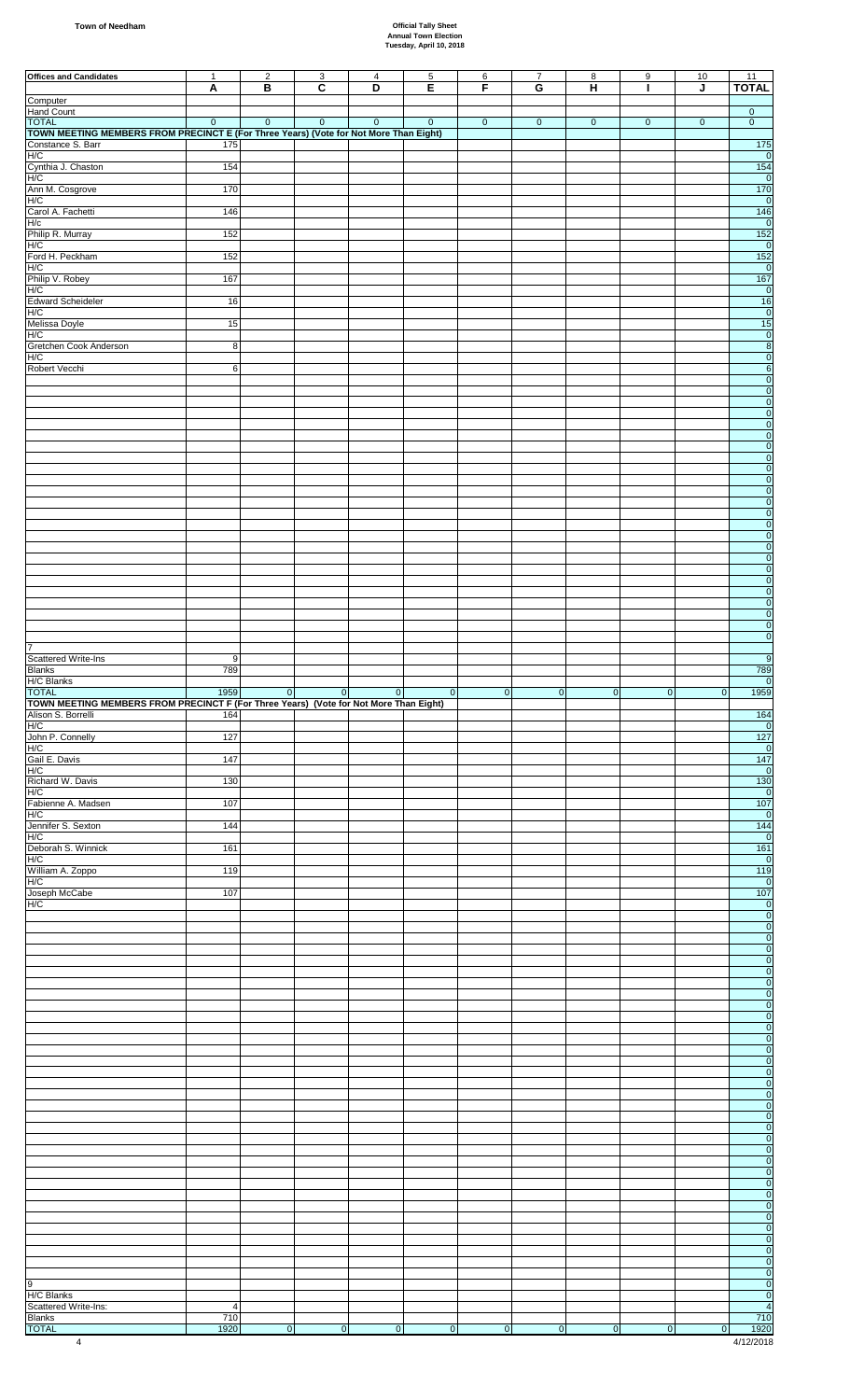| OFFICES AND CANDIDATES                                                                                            |             |                |                |                |                |                |                |                |                |             |                                           |
|-------------------------------------------------------------------------------------------------------------------|-------------|----------------|----------------|----------------|----------------|----------------|----------------|----------------|----------------|-------------|-------------------------------------------|
|                                                                                                                   | Α           | в              | C              | D              | Е              | F              | G              | н              |                | J           | <b>TOTAL</b>                              |
| Computer<br><b>Hand Count</b>                                                                                     |             |                |                |                |                |                |                |                |                |             | 0<br>$\overline{0}$                       |
| <b>TOTAL</b>                                                                                                      | $\mathbf 0$ | $\mathbf{0}$   | $\mathbf 0$    | $\mathbf 0$    | $\mathbf 0$    | $\overline{0}$ | $\mathbf 0$    | $\mathbf 0$    | $\mathbf 0$    | $\mathbf 0$ | $\mathbf 0$                               |
| TOWN MEETING MEMBERS FROM PRECINCT G (For Three Years) (Vote for Not More Than Eight)<br>Susan W. Abbott          | 232         |                |                |                |                |                |                |                |                |             | 232                                       |
| H/C<br><b>David Dirks</b>                                                                                         | 225         |                |                |                |                |                |                |                |                |             | $\mathbf 0$<br>225                        |
| H/C                                                                                                               |             |                |                |                |                |                |                |                |                |             | $\overline{\phantom{0}}$                  |
| Fran Gallagher<br>H/C                                                                                             | 210         |                |                |                |                |                |                |                |                |             | 210<br>$\overline{0}$                     |
| Thomas M. Harkins<br>H/C                                                                                          | 229         |                |                |                |                |                |                |                |                |             | 229<br>$\bf 0$                            |
| Matthew A. Kane                                                                                                   | 209         |                |                |                |                |                |                |                |                |             | 209                                       |
| H/C<br>Maureen T. McCaffrey                                                                                       | 236         |                |                |                |                |                |                |                |                |             | $\overline{\mathbf{0}}$<br>236            |
| H/C                                                                                                               |             |                |                |                |                |                |                |                |                |             | $\mathbf 0$                               |
| Susan B. McGarvey<br>H/C                                                                                          | 217         |                |                |                |                |                |                |                |                |             | 217<br>$\mathbf 0$                        |
| Susan Welby<br>H/C                                                                                                | 230         |                |                |                |                |                |                |                |                |             | 230<br>$\pmb{0}$                          |
|                                                                                                                   |             |                |                |                |                |                |                |                |                |             | $\overline{\mathbf{0}}$                   |
|                                                                                                                   |             |                |                |                |                |                |                |                |                |             | $\bf 0$<br>$\mathbf 0$                    |
|                                                                                                                   |             |                |                |                |                |                |                |                |                |             | $\bf 0$<br>$\bf 0$                        |
|                                                                                                                   |             |                |                |                |                |                |                |                |                |             | $\overline{\mathbf{0}}$                   |
|                                                                                                                   |             |                |                |                |                |                |                |                |                |             | $\overline{\mathbf{0}}$<br>$\mathbf 0$    |
|                                                                                                                   |             |                |                |                |                |                |                |                |                |             | $\overline{0}$                            |
| <b>Scattered Write-Ins</b>                                                                                        | 5           |                |                |                |                |                |                |                |                |             | 5 <sub>5</sub>                            |
| <b>Blanks</b><br>H/C Blanks                                                                                       | 1135<br>8   |                |                |                |                |                |                |                |                |             | 1135<br>8                                 |
| <b>TOTAL</b>                                                                                                      | 2936        | $\overline{0}$ | $\mathbf{0}$   | $\mathbf{0}$   | $\overline{0}$ | $\mathbf 0$    | $\overline{0}$ | $\overline{0}$ | $\overline{0}$ | $\mathbf 0$ | 2936                                      |
| TOWN MEETING MEMBERS FROM PRECINCT G (For Two Years) (Vote for ONE)<br><b>Richard DeMeis</b>                      | 54          |                |                |                |                |                |                |                |                |             | 54                                        |
| H/C<br>Annmarie MacDonnell                                                                                        | 216         |                |                |                |                |                |                |                |                |             | $\overline{0}$<br>216                     |
| H/C                                                                                                               |             |                |                |                |                |                |                |                |                |             | $\overline{0}$                            |
|                                                                                                                   |             |                |                |                |                |                |                |                |                |             | $\overline{0}$<br>$\mathbf 0$             |
|                                                                                                                   |             |                |                |                |                |                |                |                |                |             | $\bf 0$                                   |
|                                                                                                                   |             |                |                |                |                |                |                |                |                |             | $\bf 0$<br>$\overline{\mathbf{0}}$        |
|                                                                                                                   |             |                |                |                |                |                |                |                |                |             | $\bullet$<br>54                           |
|                                                                                                                   |             |                |                |                |                |                |                |                |                |             | $\overline{0}$                            |
|                                                                                                                   |             |                |                |                |                |                |                |                |                |             | 216<br>$\overline{0}$                     |
|                                                                                                                   |             |                |                |                |                |                |                |                |                |             | $\overline{0}$<br>$\mathbf 0$             |
|                                                                                                                   |             |                |                |                |                |                |                |                |                |             | $\mathbf 0$                               |
|                                                                                                                   |             |                |                |                |                |                |                |                |                |             | 0<br>$\bf 0$                              |
|                                                                                                                   |             |                |                |                |                |                |                |                |                |             | $\mathbf 0$<br>$\overline{0}$             |
|                                                                                                                   |             |                |                |                |                |                |                |                |                |             | $\mathbf 0$                               |
|                                                                                                                   |             |                |                |                |                |                |                |                |                |             | $\bf 0$<br>$\overline{\mathbf{0}}$        |
|                                                                                                                   |             |                |                |                |                |                |                |                |                |             | $\bf 0$                                   |
|                                                                                                                   |             |                |                |                |                |                |                |                |                |             | $\bf 0$<br>$\bf 0$                        |
| Scattered Write-Ins                                                                                               | $\mathbf 0$ |                |                |                |                |                |                |                |                |             | $\overline{\mathbf{0}}$<br>$\bf 0$        |
| <b>Blanks</b>                                                                                                     | 48          |                |                |                |                |                |                |                |                |             | $\bf 0$                                   |
| H/C Blanks<br><b>TOTAL</b>                                                                                        | 318         | $\overline{0}$ | $\overline{0}$ | $\overline{0}$ | $\overline{0}$ | $\mathbf{O}$   | $\overline{0}$ | $\overline{0}$ | $\mathbf{0}$   | $\mathbf 0$ | $\mathbf 0$<br>$\bf 0$                    |
| TOWN MEETING MEMBERS FROM PRECINCT H (For Three Years) (Vote for Not More Than Eight)<br>Heinz R. Brinkhaus   157 |             |                |                |                |                |                |                |                |                |             | 157                                       |
| H/C                                                                                                               |             |                |                |                |                |                |                |                |                |             | $\mathbf 0$                               |
| M. Patricia Cruickshank<br>H/C                                                                                    | 184         |                |                |                |                |                |                |                |                |             | 184<br>$\overline{0}$                     |
| Thomas Edward Gillogley<br>H/C                                                                                    | 137         |                |                |                |                |                |                |                |                |             | 137<br>$\overline{0}$                     |
| Elizabeth P. Handler                                                                                              | 205         |                |                |                |                |                |                |                |                |             | 205                                       |
| H/C<br>Kimberly Knickle-Tierney                                                                                   | 160         |                |                |                |                |                |                |                |                |             | $\mathbf 0$<br>160                        |
| H/C                                                                                                               |             |                |                |                |                |                |                |                |                |             | $\pmb{0}$                                 |
| Marjorie M. Margolis<br>H/C                                                                                       | 197         |                |                |                |                |                |                |                |                |             | 197<br>$\overline{0}$                     |
| Paul T. Milligan<br>H/C                                                                                           | 145         |                |                |                |                |                |                |                |                |             | 145<br>$\bf{0}$                           |
| Richard M. Reilly                                                                                                 | 158         |                |                |                |                |                |                |                |                |             | 158                                       |
| H/C<br>Lynn Sara Feigenbaum<br>H/C                                                                                | 133         |                |                |                |                |                |                |                |                |             | $\overline{0}$<br>133                     |
| Marsha B. Moller                                                                                                  | 166         |                |                |                |                |                |                |                |                |             | $\pmb{0}$<br>166                          |
| H/C                                                                                                               |             |                |                |                |                |                |                |                |                |             | $\pmb{0}$                                 |
|                                                                                                                   |             |                |                |                |                |                |                |                |                |             | $\overline{0}$<br>$\bf 0$                 |
|                                                                                                                   |             |                |                |                |                |                |                |                |                |             | $\mathbf 0$<br>$\bf 0$                    |
|                                                                                                                   |             |                |                |                |                |                |                |                |                |             | $\bf{0}$                                  |
|                                                                                                                   |             |                |                |                |                |                |                |                |                |             | $\boldsymbol{0}$<br>$\overline{0}$        |
|                                                                                                                   |             |                |                |                |                |                |                |                |                |             | $\overline{0}$<br>$\overline{\mathbf{0}}$ |
|                                                                                                                   |             |                |                |                |                |                |                |                |                |             | $\overline{0}$                            |
|                                                                                                                   |             |                |                |                |                |                |                |                |                |             | $\bf 0$<br>$\overline{\mathbf{0}}$        |
|                                                                                                                   |             |                |                |                |                |                |                |                |                |             | $\bf 0$                                   |
|                                                                                                                   |             |                |                |                |                |                |                |                |                |             | $\mathbf 0$<br>$\overline{0}$             |
|                                                                                                                   |             |                |                |                |                |                |                |                |                |             | $\mathbf 0$<br>$\boldsymbol{0}$           |
|                                                                                                                   |             |                |                |                |                |                |                |                |                |             | $\overline{0}$                            |
| $\frac{10}{2}$                                                                                                    |             |                |                |                |                |                |                |                |                |             | $\overline{0}$                            |
| Scattered Write-Ins:<br>Blanks                                                                                    | 4<br>1050   |                |                |                |                |                |                |                |                |             | 4 <sub>l</sub><br>1050                    |
| H/C Blanks<br>TOTAL 5                                                                                             |             |                |                |                |                |                |                |                |                |             | $\overline{0}$                            |
|                                                                                                                   | 2696        | $\overline{0}$ | $\overline{0}$ | $\overline{0}$ | $\overline{0}$ | $\overline{0}$ | $\overline{0}$ | $\overline{0}$ | $\overline{0}$ |             | 0 4/12 2009                               |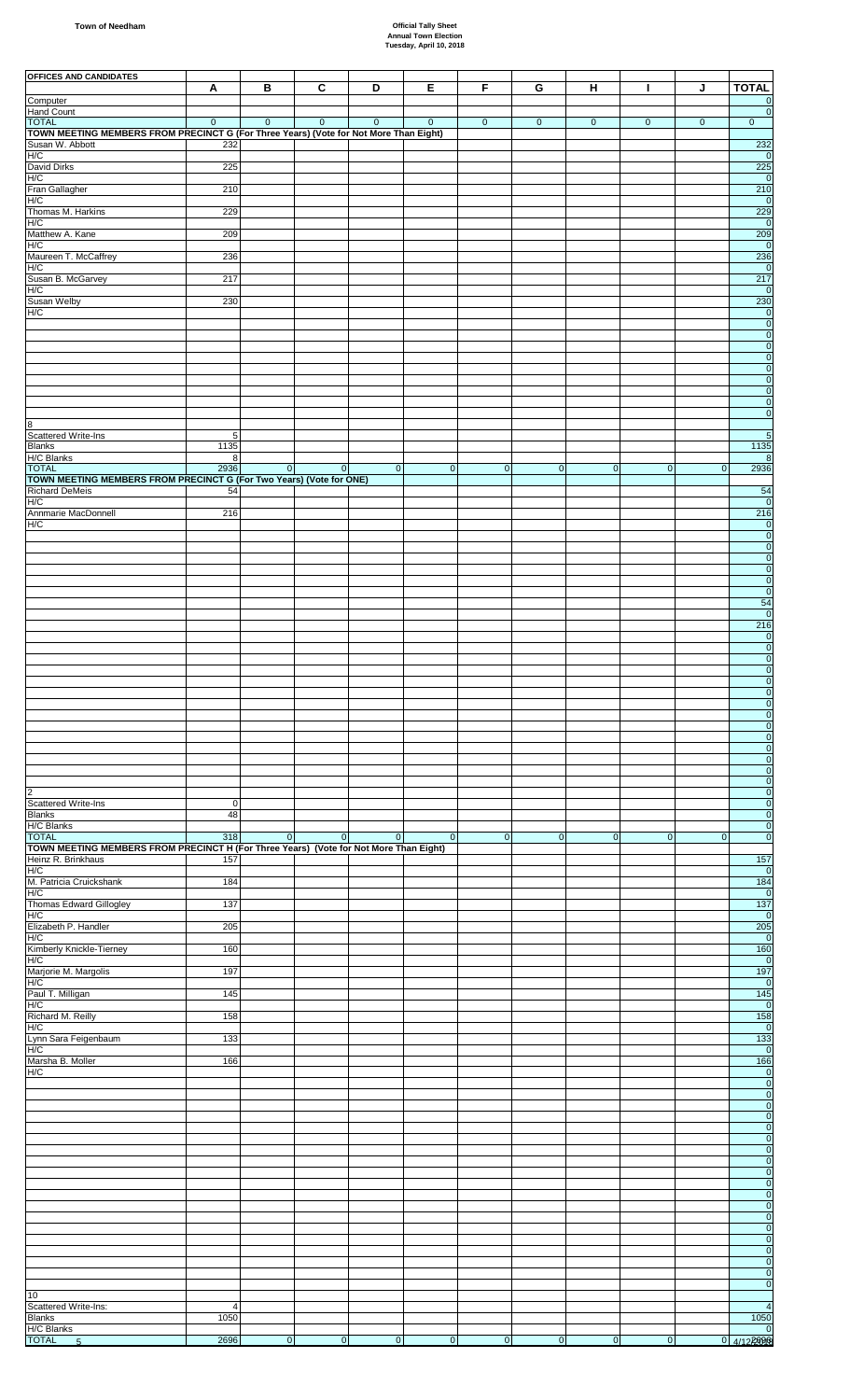| OFFICES AND CANDIDATES                                                                                    |             |                |                |                |                |                |                |                |                |                |                                  |
|-----------------------------------------------------------------------------------------------------------|-------------|----------------|----------------|----------------|----------------|----------------|----------------|----------------|----------------|----------------|----------------------------------|
|                                                                                                           | Α           | B              | C              | D              | Е              | F              | G              | н              | L              | J              | <b>TOTAL</b>                     |
| Computer                                                                                                  |             |                |                |                |                |                |                |                |                |                |                                  |
| <b>Hand Count</b>                                                                                         |             |                |                |                |                |                |                |                |                |                | 0                                |
| <b>TOTAL</b>                                                                                              | $\mathbf 0$ | $\pmb{0}$      | $\mathbf 0$    | $\mathbf 0$    | $\mathbf{0}$   | $\mathbf 0$    | $\mathbf 0$    | $\pmb{0}$      | $\pmb{0}$      | $\mathbf 0$    | $\mathbf 0$                      |
| TOWN MEETING MEMBERS FROM PRECINCT I (For Three Years) (Vote for Not More Than Eight)<br>Peter D. Atallah | 282         |                |                |                |                |                |                |                |                |                | 282                              |
| H/C                                                                                                       |             |                |                |                |                |                |                |                |                |                | $\mathbf 0$                      |
|                                                                                                           | 215         |                |                |                |                |                |                |                |                |                | 215                              |
| Peter Stephen Connolly<br>H/C                                                                             |             |                |                |                |                |                |                |                |                |                | 0                                |
| David J. Escalante                                                                                        | 216         |                |                |                |                |                |                |                |                |                | 216                              |
| H/C                                                                                                       |             |                |                |                |                |                |                |                |                |                | 0                                |
| John L. Gallo                                                                                             | 263         |                |                |                |                |                |                |                |                |                | 263                              |
| H/C                                                                                                       |             |                |                |                |                |                |                |                |                |                | $\overline{0}$                   |
| Laurie B. Hutcheson                                                                                       | 270         |                |                |                |                |                |                |                |                |                | 270                              |
| H/C                                                                                                       |             |                |                |                |                |                |                |                |                |                | $\overline{0}$                   |
| Paul Robey III<br>H/C                                                                                     | 252         |                |                |                |                |                |                |                |                |                | 252<br>$\overline{0}$            |
| Lois F. Sockol                                                                                            | 256         |                |                |                |                |                |                |                |                |                | 256                              |
| H/C                                                                                                       |             |                |                |                |                |                |                |                |                |                | $\overline{0}$                   |
| Ron Sockol                                                                                                | 198         |                |                |                |                |                |                |                |                |                | 198                              |
| H/C                                                                                                       |             |                |                |                |                |                |                |                |                |                | $\mathbf 0$                      |
| Michael Centola                                                                                           | 178         |                |                |                |                |                |                |                |                |                | 178                              |
| H/C                                                                                                       |             |                |                |                |                |                |                |                |                |                | $\overline{0}$                   |
|                                                                                                           |             |                |                |                |                |                |                |                |                |                | $\overline{0}$                   |
|                                                                                                           |             |                |                |                |                |                |                |                |                |                | $\overline{0}$                   |
|                                                                                                           |             |                |                |                |                |                |                |                |                |                | $\bullet$<br>$\pmb{0}$           |
|                                                                                                           |             |                |                |                |                |                |                |                |                |                | $\overline{0}$                   |
|                                                                                                           |             |                |                |                |                |                |                |                |                |                | $\overline{0}$                   |
|                                                                                                           |             |                |                |                |                |                |                |                |                |                | $\overline{\mathbf{0}}$          |
|                                                                                                           |             |                |                |                |                |                |                |                |                |                | $\overline{0}$                   |
|                                                                                                           |             |                |                |                |                |                |                |                |                |                | $\overline{0}$                   |
|                                                                                                           |             |                |                |                |                |                |                |                |                |                | $\overline{0}$                   |
|                                                                                                           |             |                |                |                |                |                |                |                |                |                | $\overline{0}$                   |
|                                                                                                           |             |                |                |                |                |                |                |                |                |                | $\overline{0}$<br>$\overline{0}$ |
|                                                                                                           |             |                |                |                |                |                |                |                |                |                | $\overline{0}$                   |
|                                                                                                           |             |                |                |                |                |                |                |                |                |                | $\overline{0}$                   |
|                                                                                                           |             |                |                |                |                |                |                |                |                |                | $\overline{0}$                   |
|                                                                                                           |             |                |                |                |                |                |                |                |                |                | $\overline{0}$                   |
|                                                                                                           |             |                |                |                |                |                |                |                |                |                | $\overline{0}$                   |
|                                                                                                           |             |                |                |                |                |                |                |                |                |                | $\overline{0}$                   |
|                                                                                                           |             |                |                |                |                |                |                |                |                |                | $\overline{0}$                   |
|                                                                                                           |             |                |                |                |                |                |                |                |                |                | $\overline{0}$                   |
|                                                                                                           |             |                |                |                |                |                |                |                |                |                | $\overline{0}$<br>$\overline{0}$ |
|                                                                                                           |             |                |                |                |                |                |                |                |                |                | $\overline{0}$                   |
|                                                                                                           |             |                |                |                |                |                |                |                |                |                | $\overline{0}$                   |
|                                                                                                           |             |                |                |                |                |                |                |                |                |                | $\overline{0}$                   |
|                                                                                                           |             |                |                |                |                |                |                |                |                |                | $\overline{0}$                   |
|                                                                                                           |             |                |                |                |                |                |                |                |                |                | $\overline{0}$                   |
| 9                                                                                                         |             |                |                |                |                |                |                |                |                |                |                                  |
| Scattered Write-Ins:<br>Blanks                                                                            | 10          |                |                |                |                |                |                |                |                |                | 10                               |
|                                                                                                           | 1356        |                |                |                |                |                |                |                |                |                | 1356                             |
| H/C Blanks<br><b>TOTAL</b>                                                                                |             | $\overline{0}$ | $\overline{0}$ | $\mathbf 0$    | $\mathbf 0$    | $\mathbf 0$    | $\overline{0}$ | $\overline{0}$ | $\mathbf 0$    | $\overline{0}$ | $\vert$ 0                        |
| TOWN MEETING MEMBER FROM PRECINCT I (for Two Years) (Vote for ONE)                                        | 3496        |                |                |                |                |                |                |                |                |                | 3496                             |
| William Christopher Kent                                                                                  | 222         |                |                |                |                |                |                |                |                |                | 222                              |
| H/C                                                                                                       |             |                |                |                |                |                |                |                |                |                | 0                                |
| Rao H. Prabhala                                                                                           | 112         |                |                |                |                |                |                |                |                |                | 112                              |
| H/C                                                                                                       |             |                |                |                |                |                |                |                |                |                | $\overline{0}$                   |
|                                                                                                           |             |                |                |                |                |                |                |                |                |                | $\overline{0}$                   |
|                                                                                                           |             |                |                |                |                |                |                |                |                |                | $\overline{\mathbf{0}}$          |
|                                                                                                           |             |                |                |                |                |                |                |                |                |                | $\bf 0$                          |
|                                                                                                           |             |                |                |                |                |                |                |                |                |                | $\bf 0$<br>$\overline{0}$        |
|                                                                                                           |             |                |                |                |                |                |                |                |                |                | $\overline{0}$                   |
|                                                                                                           |             |                |                |                |                |                |                |                |                |                | $\mathbf 0$                      |
|                                                                                                           |             |                |                |                |                |                |                |                |                |                | $\overline{0}$                   |
|                                                                                                           |             |                |                |                |                |                |                |                |                |                | $\bf 0$                          |
|                                                                                                           |             |                |                |                |                |                |                |                |                |                | $\overline{0}$                   |
|                                                                                                           |             |                |                |                |                |                |                |                |                |                | $\overline{\mathbf{0}}$          |
|                                                                                                           |             |                |                |                |                |                |                |                |                |                | $\overline{0}$<br>$\overline{0}$ |
|                                                                                                           |             |                |                |                |                |                |                |                |                |                |                                  |
|                                                                                                           |             |                |                |                |                |                |                |                |                |                | $\frac{0}{0}$                    |
|                                                                                                           |             |                |                |                |                |                |                |                |                |                | $\overline{0}$                   |
|                                                                                                           |             |                |                |                |                |                |                |                |                |                | $\overline{0}$                   |
|                                                                                                           |             |                |                |                |                |                |                |                |                |                | $\overline{0}$                   |
|                                                                                                           |             |                |                |                |                |                |                |                |                |                | $\overline{0}$                   |
| 2 for 1                                                                                                   |             |                |                |                |                |                |                |                |                |                |                                  |
| Scattered Write-Ins:<br><b>Blanks</b>                                                                     | 2<br>101    |                |                |                |                |                |                |                |                |                | $\overline{2}$<br>101            |
| H/C Blanks                                                                                                |             |                |                |                |                |                |                |                |                |                | $\overline{\phantom{0}}$         |
| <b>TOTAL</b>                                                                                              | 437         | $\overline{0}$ | $\overline{0}$ | $\overline{0}$ | $\overline{0}$ | $\overline{0}$ | $\overline{0}$ | $\overline{0}$ | $\overline{0}$ | $\overline{0}$ | 437                              |